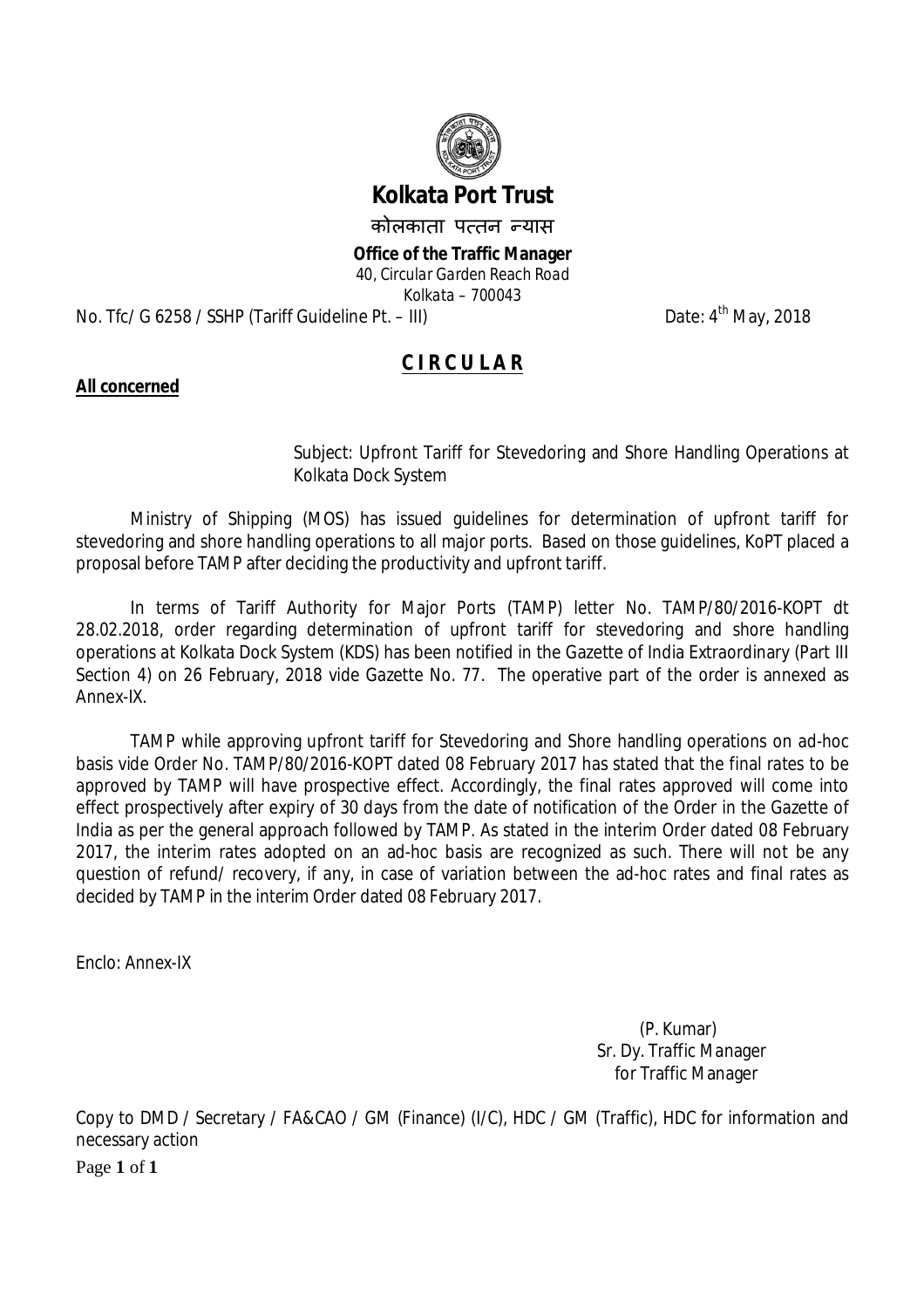**Annex - IX**

#### **KOLKATA PORT TRUST – KOLKATA DOCK SYSTEM UPFRONT TARIFF FOR STEVEDORING AND SHORE HANDLING SERVICES**

## **Part I - Definitions and General conditions**

## **(I). Definitions:**

- (i). "Coastal vessel" shall mean any vessel exclusively employed in trading between any port or place in India to any other port or place in India having a valid coastal licence issued by the Directorate General of Shipping/ Competent Authority.
- (ii). "Foreign-going vessel" shall mean any vessel other than coastal vessel.
- (iii). 'Stevedoring' includes loading and unloading and stowage of cargo in any form on board the vessels in Port.
- (iv). 'Shore handling' includes arranging and receiving the cargo to/from the hook point, inter modal transport from wharf to stack yard and vice-versa and also receiving and delivering of cargo from/to wagons /trucks.
- (v). 'Stevedore' is an authorized agent for loading and unloading and anchorage of cargo in any form on board the vessels in ports and to whom the licence has been given under regulations.
- (vi). 'Shore handling agent' is an authorized agent for arranging the receiving the cargo to/ from the hook point, intermodal transport from wharf to stock yard and vice-versa and also receiving and delivering of cargo from/ to wagons/ trucks.

## **(II). General conditions:**

- (i). The status of the vessel, as borne out by its certification by the Customs or the Director General of Shipping, shall be the deciding factor for classifying into 'coastal' or 'foreigngoing' category for the purpose of levying vessel related charges; and, the nature of cargo or its origin will not be of any relevance for this purpose.
- (ii). System of classification of vessel for levy of Vessel Related Charges (VRC)
	- (a). A foreign going vessel of Indian flag having a General Trading Licence can convert to coastal run on the basis of a Customs Conversion Order. Such vessel that converts into coastal run based on the Customs Conversion Order at her first port of call in Indian Port, no further custom conversion is required, so long as it moves on the Indian Coast.
	- (b). A Foreign going vessel of foreign flag can convert to coastal run on the basis of a Licence for Specified Period or voyage issued by the Director General of Shipping and a custom conversion order.
- (iii). Criteria for levy of Vessel Related Charges (VRC) at Concessional Coastal rate and foreign rate
	- (a). In cases of such conversion, coastal rates shall be chargeable by the load port from the time the vessel starts loading coastal goods.
	- (b). In cases of such conversion coastal rates shall be chargeable till the vessel completes discharging operations at the last call of Indian Port; immediately thereafter, foreign going rates shall be chargeable by the discharge ports.
	- (c). For dedicated Indian coastal vessels having a Coastal licence from the Director General of Shipping, no other document will be required to be entitled to coastal rates.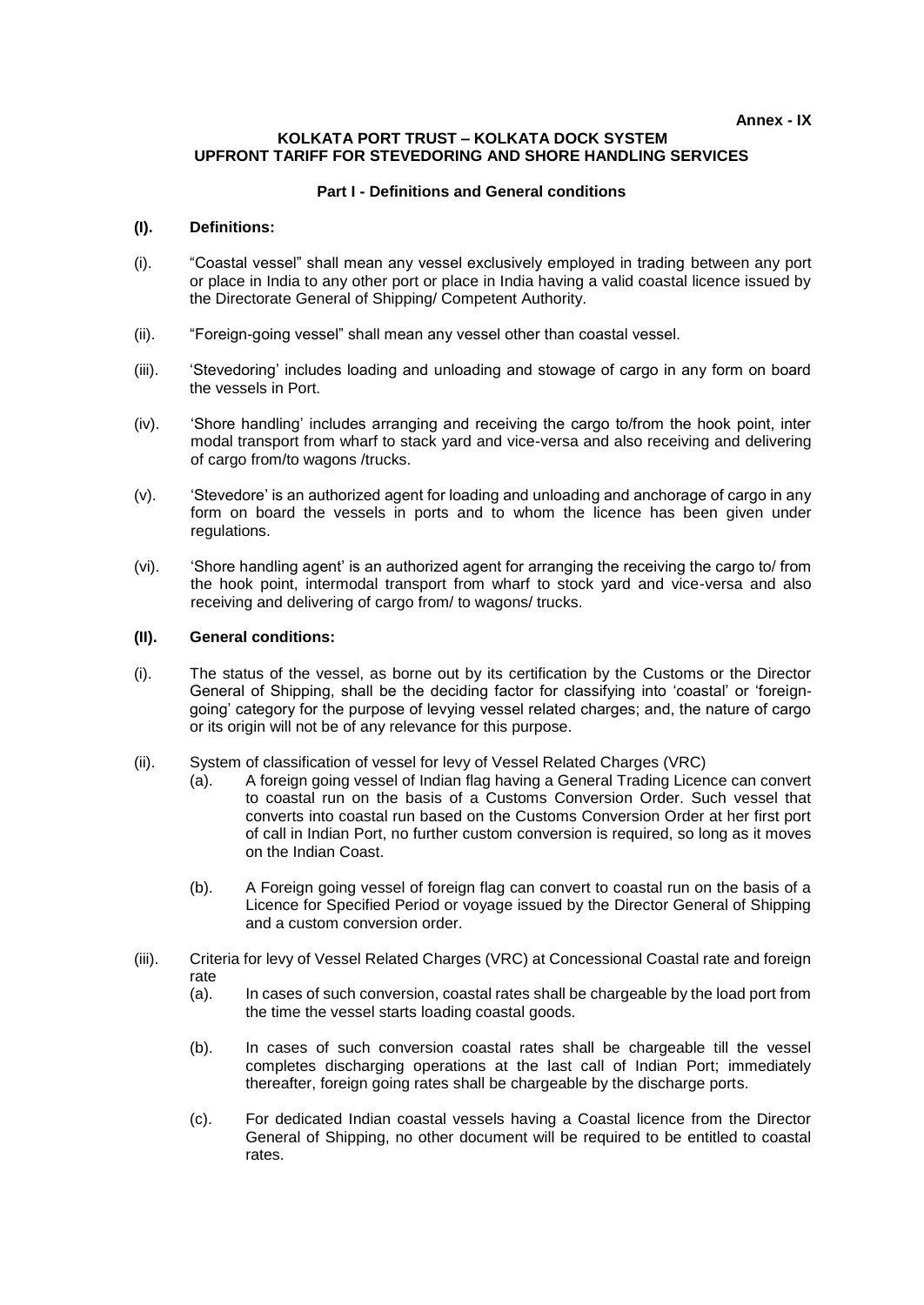- (iv). Criteria for levy of Cargo Related Charges (CRC) at Concessional Coastal rate
	- (a). Foreign going Indian Vessel having General Trading License issued for 'worldwide and coastal' operation should be accorded applicable coastal rates with respect to Handling Charges (HC) i.e. ship to shore transfer and transfer from/ to quay to/ from storage yard including wharfage in the following scenario:
		- (i). Converted to coastal run and carrying coastal cargo from any Indian Port and destined for any other Indian Port.
		- (ii). Not converted\* to coastal run but carrying coastal cargo from any Indian Port and destined for any other Indian Port.

\* *The Central Board of Excise and Customs Circular no.15/2002-Cus. dated 25 February 2002 allows carriage of coastal cargo from one Indian port to another port in India, in Indian flag foreign going vessels without any custom conversion.*

- (b). In case of a Foreign flag vessel converted to coastal run on the basis of a Licence for Specified Period or voyage issued by the Director General of Shipping, and a Custom Conversion Order, the coastal cargo/ container loaded from any Indian Port and destined for any other Indian Port should be levied at the rate applicable for coastal cargo/ container.
- (v). All the charges shall be denominated in Indian Rupees.
- (vi). This tariff is not applicable for BOT/ BOOT operators or any other arrangement for private sector participation who are governed by the Tariff Guidelines of 2005, 2008 and 2013.
- (vii). This tariff is applicable uniformly to the entire port where the stevedoring and shore handling operations are carried out by private agencies or firms.
- (viii). (a). The tariff notified is ceiling level.
	- (b). The rates prescribed in the Scale of Rates are ceiling levels; likewise, rebates and discounts are floor levels. The authorized agent may, if he so desires, charge lower rates and/or allow higher rebates and discounts.
	- (c). The authorized agent may also, if he so desire rationalise the prescribed conditionalities governing the application of rates prescribed in the Scale of Rates if such rationalisation gives relief to the users in rate per unit and the unit rates prescribed in the Scale of Rates do not exceed the ceiling level.
	- (d). The authorized agent should, however, notify the public such lower rates and/ or rationalisation of the conditionalities governing the application of such rates and continue to notify the public any further changes in such lower rates and/or in the conditionalities governing the application of such rates provided the new rates fixed shall not exceed the rates notified by the TAMP.
- (ix). The authorized agent shall charge only for services provided by him. No notional booking of labour and other similar notional charges would be permitted.
- (x). If any new cargo is to be handled which is not notified/ not included in the list, then the port may categorise that cargo under any one of the cargo categories based on the nature, physical characteristics and the method of handling that cargo.
- (xi). Services for other miscellaneous activities and also the handling charges for specific cargoes when Port takes custody of cargo as per Section 42 of MPT Act shall continue to be levied by Port as per TAMP notified SOR.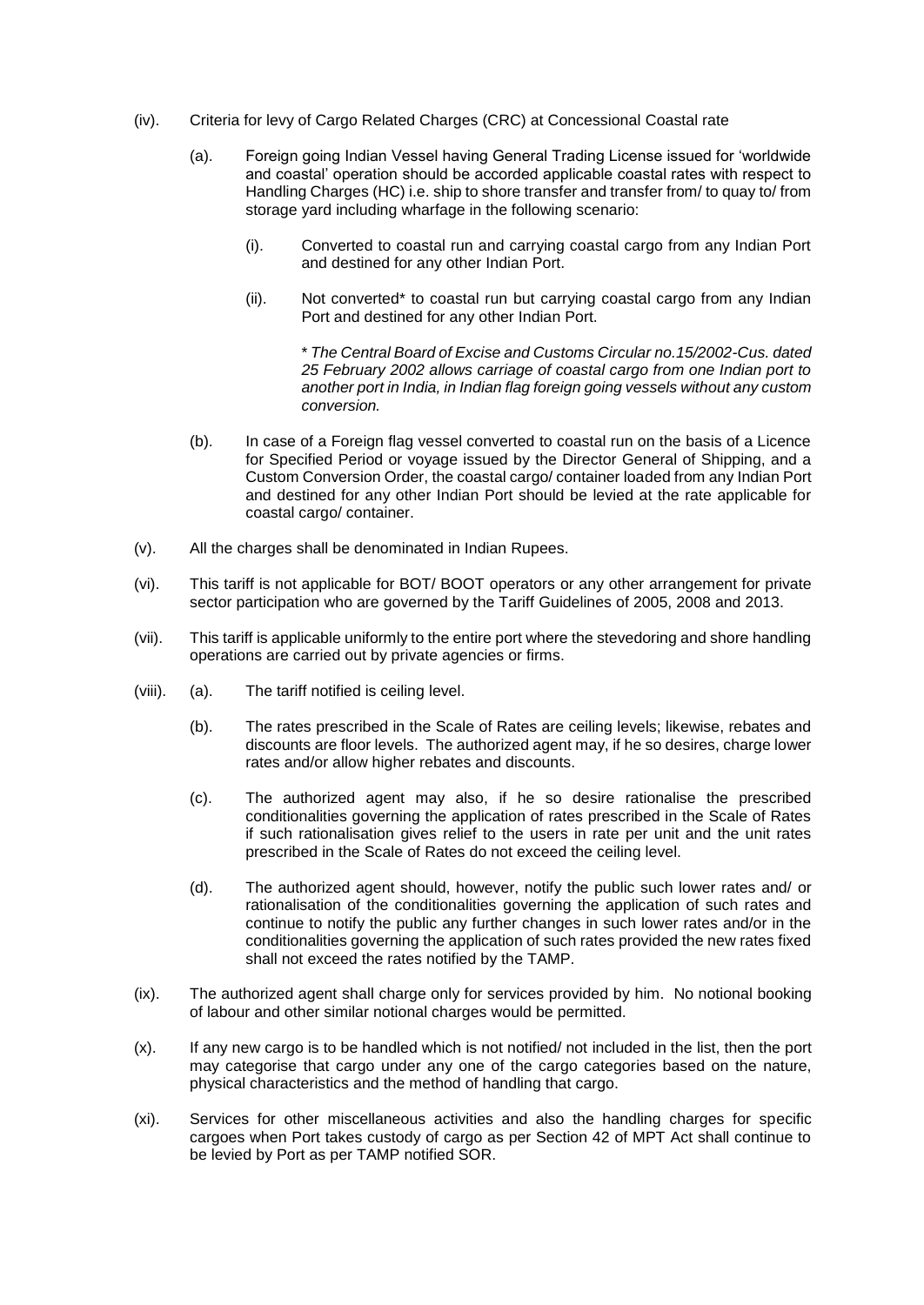- (xii). The tariff caps will be indexed to inflation but only to an extent of 60% of the variation in Wholesale Price Index (WPI) occurring between 1st January 2017 and 31 December of the relevant year. Such automatic adjustment of tariff caps will be made every year and the adjusted tariff caps will come into effect from 1st April of the relevant year to 31st March of the following year.
- (xiii). (a). From the date of Commercial Operation (CoD) till 31st March of the same financial year, the tariff would be limited to the indexed upfront tariff relevant to that year, which would be the ceiling. The aforesaid tariff shall be automatically revised every year based on an indexation as provided in para 2.10. of the normative tariff guidelines, 2016 which will be applicable for the entire License period.
	- (b). The operator, however, is entitled to 100% WPI indexation instead of 60% WPI indexation, from the second year of operation on achievement of performance standards as prescribed in respect of Coal and Industrial Salt as prescribed in the Order no. TAMP/73/2016-KOPT dated 4 January 2017, as stipulated in clause 7.1. of the guidelines issued by the Ministry of Shipping for fixation of upfront tariff for stevedoring and shore handling operations. For break bulk cargo, the Performance Standards as notified along with this Scale of Rates will be applicable.
	- (c). For this purpose, the Operator shall approach the concerned Major Port Trust within 30 days of completion of financial year of operation along with details of cargo wise average Performance standard achieved for each cargo for both stevedoring and shore handling operations.
	- (d). The Major Port Trust shall ascertain the achievement of performance standards claimed to have been achieved by the operator by engaging Consultant if required in one month's time.
	- (e). The operator can apply 100% indexation instead of 60% on written confirmation by the Major Port Trust to the operator that it has achieved the Performance Standards notified along with the upfront tariff.
	- (f). In the event the Major Port Trust confirms that the operator has not achieved the Performance Standards as notified by TAMP in previous 12 months, the operator will not be entitled for 100% WPI indexation. The operator will continue to levy the tariff with 60% indexation as prescribed at clause 2.10. of the normative tariff guidelines, 2016.
- (xiv). All the operators shall furnish to the Major Port Trust and TAMP annual reports on cargo traffic, ship berth day output, per shift output within a month following the end of financial year in respect of stevedoring/ shore handling operations licensed by the port. Any other information which may be required by TAMP shall also be furnished to them from time to time.
- (xv). TAMP shall publish on its website all such information received from operators and Major Port Trusts. However, TAMP shall consider a request from any operator or Major Port Trust about not publishing certain data/ information furnished which may be commercially sensitive. Such requests should be accompanied by detailed justification regarding the commercial sensitiveness of the data/ information in question and the likely adverse impact on their revenue/ operation of upon publication. TAMP's decision in this regard would be final.
- (xvi). The performance norms prescribed for various commodities shall be the minimum that should be achieved by the operator. These performance norms shall be incorporated in the bid documents, if there is a bidding process.
- (xvii). The performance actually achieved by the operator shall be monitored by both the Port and the TAMP on a quarterly basis. In the event of any shortfall in achieving the performance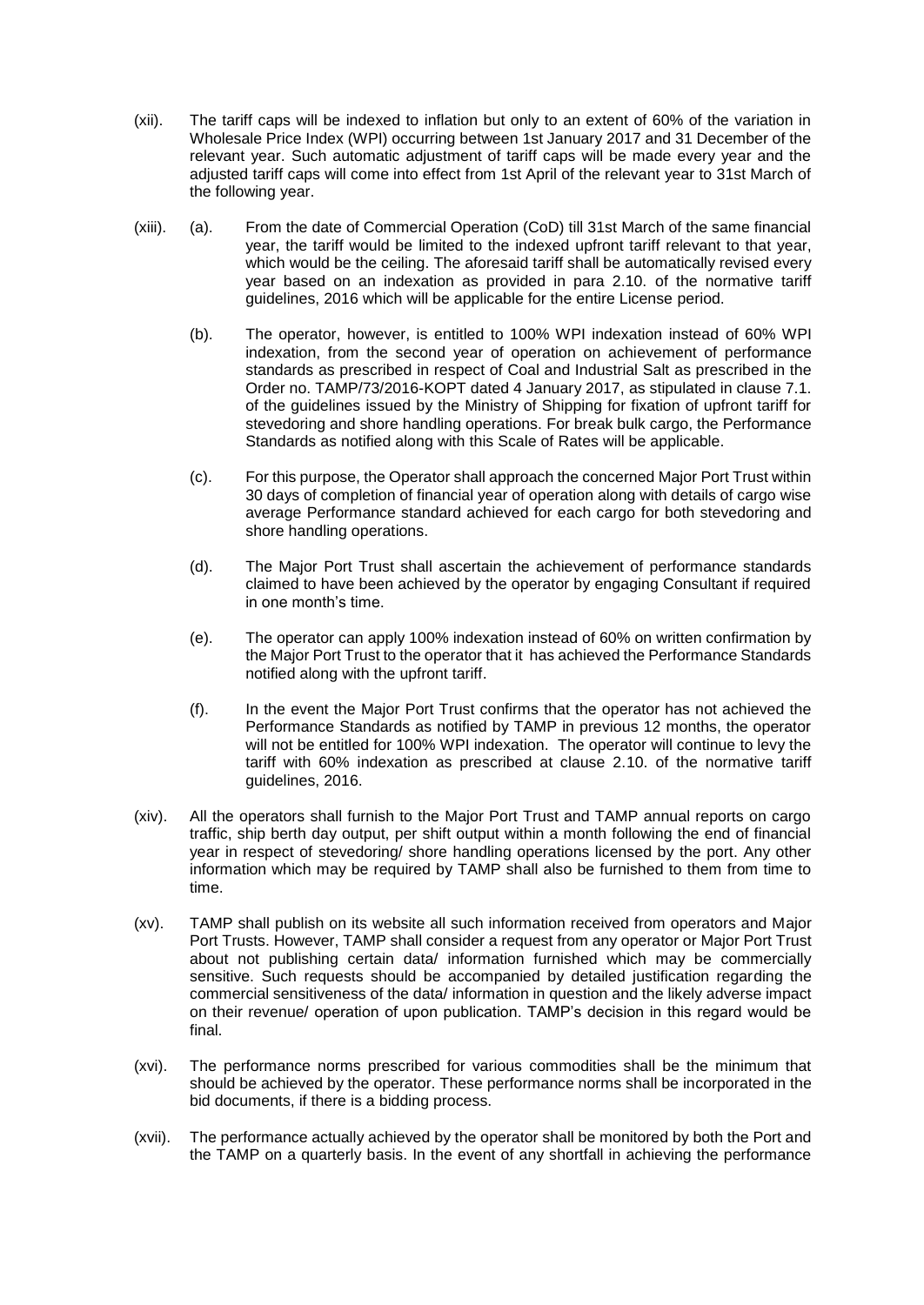prescribed, the Port will initiate action on the operator as per the terms contained in the agreement entered into with the operator by the Port.

- (xviii). In the event any user has any grievance regarding non-achievement by the operator of the Performance Standards as notified by the TAMP, he may prefer a representation to TAMP which, thereafter, shall conduct an inquiry into the representation and give its finding to the concerned Major Port Trust. The Major Port Trust will be bound to take necessary action on the findings as per the provisions of the contract conditions of the Agreement.
- (xix). In calculating the gross weight or measurement by volume or capacity of any individual item, fractions upto 0.50 shall be taken as 0.50 unit and fractions of 0.50 and above shall be treated as one unit, except where otherwise specified.
- (xx). Users will not be required to pay charges for delays beyond reasonable level attributable to the operator.
- (xxi). As per coastal policy direction issued by the MOS and notified by this Authority vide Order No.TAMP/4/2004-Genl. dated 7 January 2005 and 15 March 2005 –
	- (a). The cargo/container related charges for all coastal cargo/containers, other than thermal coal, POL (including crude oil), iron ore and iron ore pellets, should not exceed 60% of the corresponding charges for normal cargo/container related charges.
	- (b). In case of cargo related charges, the concessional rates should be levied on all the relevant handling charges for ship shore transfer and transfer from/to quay to/from storage yard including wharfage.
	- (c). In case of container related charges, the concession is applicable on composite box rate. Where itemised charges are levied, the concession will be on all the relevant charges for ship shore transfer and transfer from/to quay to/from storage yard as well as wharfage on cargo and containers.

*(As and when there is a change in the policy direction issued by the MOS on the coastal concession policy, the same will be communicated to the port.)*

(xxii). If any question arises requiring clarification or interpretation of the Scale of Rates and Statement of conditions of the operator, the matter shall be referred to TAMP and decision of TAMP in this regard will be binding on the operator.

#### **Part - II**

**Stevedoring and Shore Handling Agents working at Kolkata Dock System, who has been issued license for undertaking such work under Kolkata Port Trust (Stevedoring and Shore Handling) Regulations, 2016 shall not levy charges exceeding the following rates:**

#### **(A). For stevedoring on-board ship at Berth**

| (i) | Dry Bulk Cargo |                                                      |         |                        |
|-----|----------------|------------------------------------------------------|---------|------------------------|
|     | SI. No.        | <b>Cargo Group</b>                                   |         | <b>Rates per Tonne</b> |
|     |                |                                                      | (In ₹)  |                        |
|     |                |                                                      | Foreign | <b>Coastal</b>         |
|     |                | <b>Fertilizer - Raw Materials</b>                    | 113.66  | 68.20                  |
|     | 2a             | <b>Thermal Coal</b>                                  | 83.69   | 83.69                  |
|     | 2 <sub>b</sub> | Coal other than thermal Coal                         | 86.11   | 51.67                  |
|     | За             | Iron Ore, Iron Ore Pellets                           | 68.48   | 68.48                  |
|     | 3 <sub>b</sub> | Bentonite, Bauxite, Copper Concentrate, Lead and     | 70.45   | 42.27                  |
|     |                | Zinc Ore                                             |         |                        |
|     | 4              | Limestone, Dolomite, Clinker, Clay, Sand and similar | 92.66   | 55.60                  |
|     |                | Dry Bulk cargo                                       |         |                        |
|     | 5              | Salt                                                 | 90.69   | 54.41                  |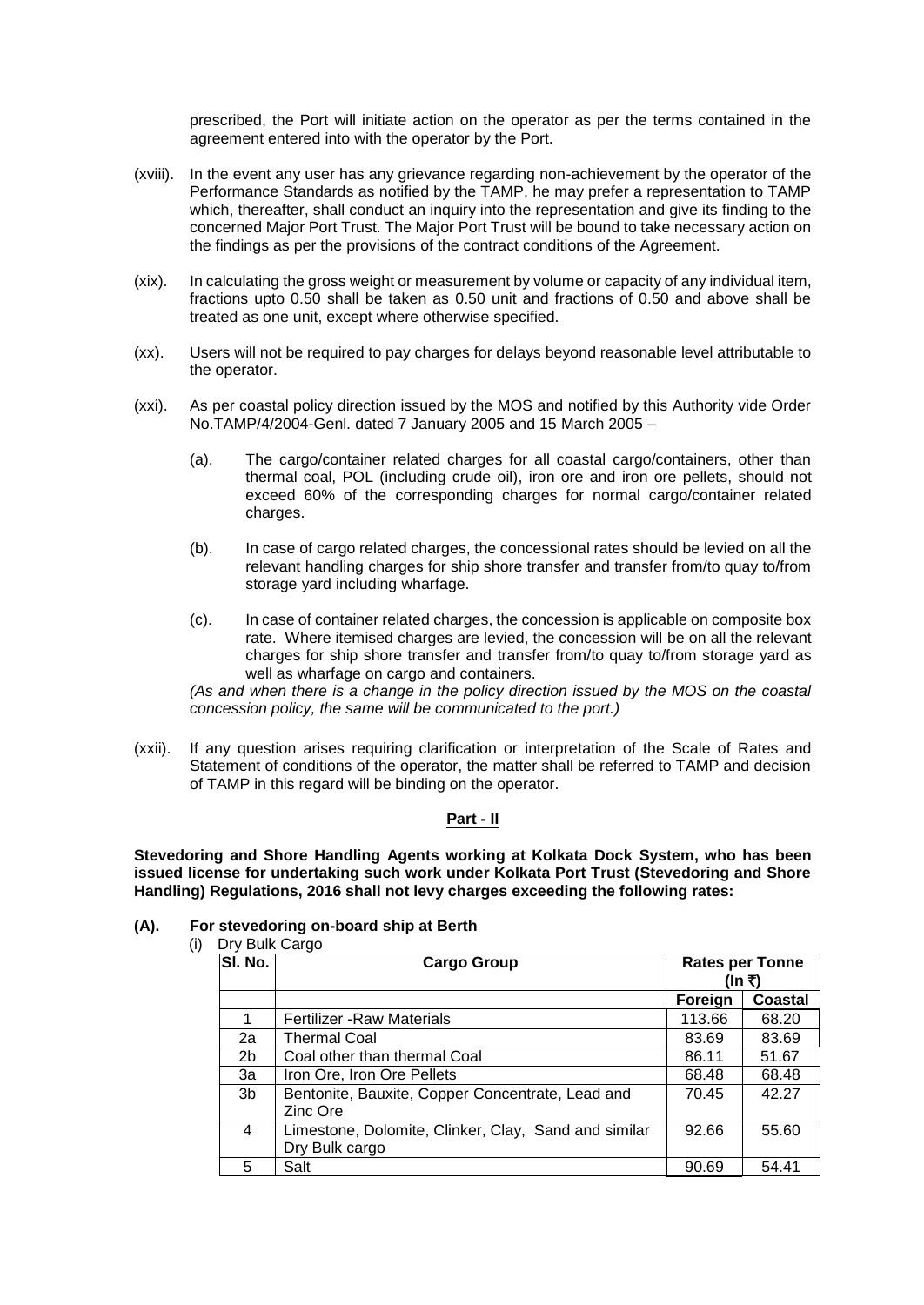(ii) Break Bulk Cargo

| SI.<br>No. | <b>Cargo Group</b>                                                                    | <b>Rates per Tonne</b><br>(In ₹) |         |
|------------|---------------------------------------------------------------------------------------|----------------------------------|---------|
|            |                                                                                       | Foreign                          | Coastal |
| 1.         | Bagged cargo                                                                          | 181.31                           | 108.79  |
| 2.         | Jumbo Bags                                                                            | 166.24                           | 99.74   |
| 3.         | Iron & Steel - Coils & Slabs                                                          | 156.47                           | 93.88   |
| 4.         | Iron & Steel - Pipes, Tubes & Plates                                                  | 125.61                           | 75.37   |
| 5.         | <b>Timber Logs</b>                                                                    | 158.41                           | 95.05   |
| 6.         | Container (Laden/Empty) at Non-MHC Berth (Rate per<br>TEU)                            | 406.81                           | 244.09  |
| 7.         | Mixed General Cargo including project cargo,<br>machinery and machinery parts         | 255.99                           | 153.59  |
| 8.         | Coastal Mixed General Cargo including project cargo,<br>machinery and machinery parts | -NA-                             | 281.97  |

## **(B). For stevedoring on-board ship at Anchorage**

(i). Dry Bulk Cargo

| SI.<br>No. | <b>Cargo Group</b>           | <b>Rate per Tonne</b><br>(In ₹) |         |
|------------|------------------------------|---------------------------------|---------|
|            |                              | Foreign                         | Coastal |
| 1a.        | Thermal, Coal                | 26.90                           | 26.90   |
| 1b.        | Coal other than thermal Coal | 27.67                           | 16.60   |
| 2.         | <b>Food Grains</b>           | 27.82                           | 16.69   |
| 3.         | Sugar                        | 28.84                           | 17.30   |
| 4.         | Other Bulk Cargo             | 27.88                           | 16.73   |

## (ii). Break Bulk Cargo

| SI.<br>No. | Cargo Group                                        | <b>Rate per Tonne</b><br>(In ₹) |         |
|------------|----------------------------------------------------|---------------------------------|---------|
|            |                                                    | <b>Foreign</b>                  | Coastal |
| 1.         | Bagged Cargo                                       | 53.44                           | 32.06   |
| 2.         | Log                                                | 36.81                           | 22.09   |
| 3.         | Container (Laden/Empty) at Non-MHC Berth (Rate per | 406.81                          | 244.09  |
|            | (FEU                                               |                                 |         |

- **Note**:(a).Stevedoring for the purpose of (A) & (B) above, includes loading and unloading and stowage of cargo in any form on-board the vessels in port.
	- (b). For container exceeding 20 ft., rates shall be levied at 1.5 times of TEU rate.
	- (c). Stevedoring activities cover discharging cargo from ships in to barge or vice versa.

## **(C). For shore handling operation**

(i) Dry Bulk Cargo

| SI.<br>No. | <b>Cargo Group</b>                | <b>Rates per Tonne</b><br>(In ₹) |         |
|------------|-----------------------------------|----------------------------------|---------|
|            |                                   | Foreign                          | Coastal |
|            | <b>Fertilizer - Raw Materials</b> | 64.53                            | 38.72   |
| 2a         | Thermal Coal                      | 128.61                           | 128.61  |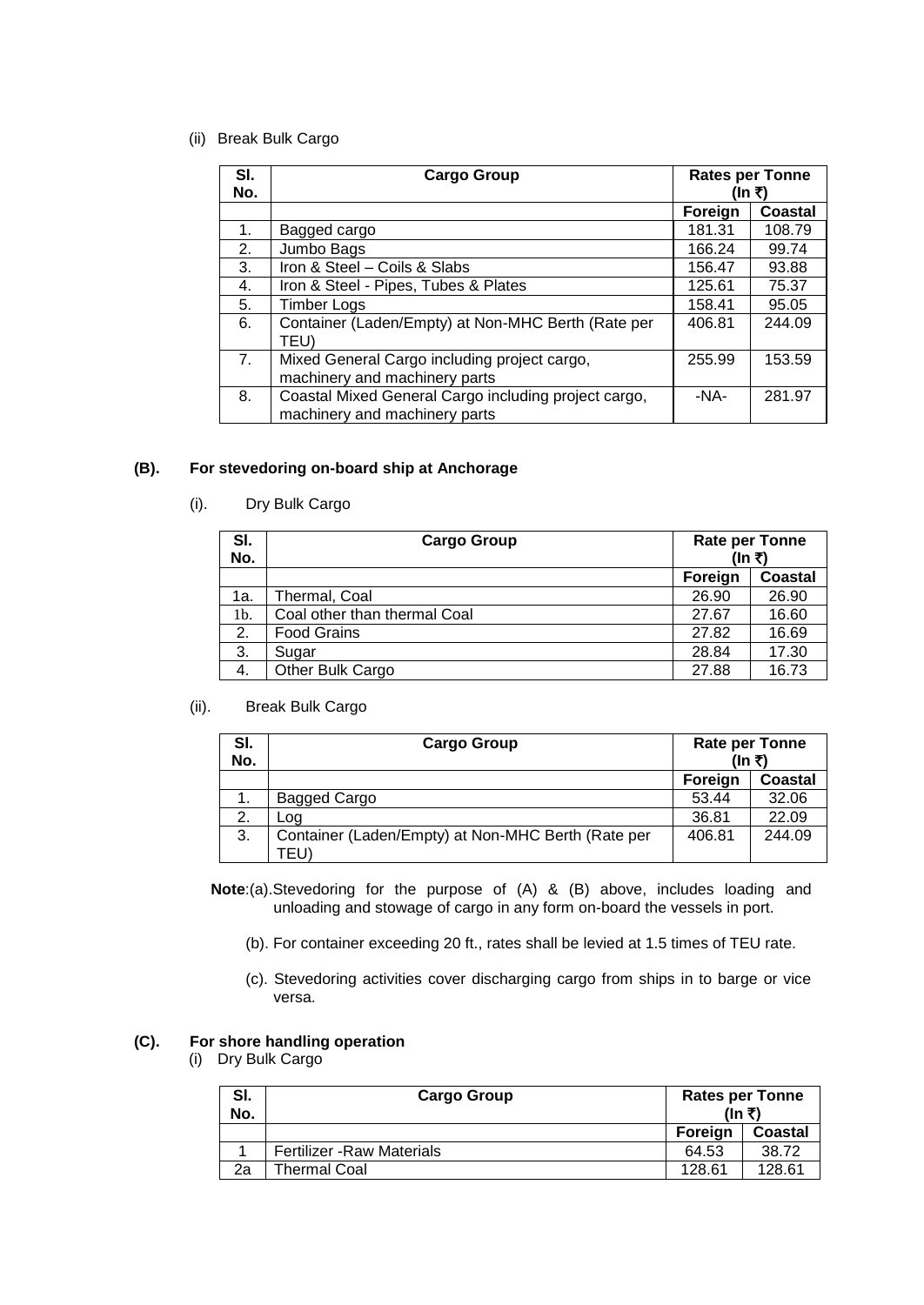| 2b             | Coal other than thermal Coal                          | 132.31 | 79.39  |
|----------------|-------------------------------------------------------|--------|--------|
| 3a             | Iron Ore, Iron Ore Pellets                            | 102.22 | 102.22 |
| 3 <sub>b</sub> | Bentonite, Bauxite, Copper Concentrate, Lead and Zinc | 105.17 | 63.10  |
|                | Ore                                                   |        |        |
| 4              | Limestone, Dolomite, Clinker, Clay, Sand and similar  | 150.75 | 90.45  |
|                | Dry Bulk cargo                                        |        |        |
| 5              | Salt                                                  | 156.77 | 94.06  |

(ii) Break Bulk Cargo

| SI.<br>No. | <b>Cargo Group</b>                                   | <b>Rates per Tonne</b><br>(In ₹) |                |
|------------|------------------------------------------------------|----------------------------------|----------------|
|            |                                                      | Foreign                          | <b>Coastal</b> |
| 1.         | Bagged cargo                                         | 95.06                            | 57.04          |
| 2.         | Jumbo Bags                                           | 168.34                           | 101.00         |
| 3.         | Iron & Steel - Coils & Slabs                         | 143.98                           | 86.39          |
| 4.         | Iron & Steel - Pipes, Tubes & Plates                 | 170.76                           | 102.46         |
| 5.         | <b>Timber Logs</b>                                   | 178.94                           | 107.36         |
| 6.         | Container (Laden & Empty) at Non-MHC Berth           | 1061.52                          | 636.91         |
| 7.         | Mixed General Cargo including project cargo,         | 210.65                           | 126.39         |
|            | machinery and machinery parts                        |                                  |                |
| 8.         | Coastal Mixed General Cargo including project cargo, | $-NA-$                           | 241.47         |
|            | machinery and machinery parts                        |                                  |                |

#### **Note**:

- (a) Shore Handling for the purpose of (C) above, except for Fertilizer Raw Material, includes, arranging and receiving the cargo to/from the hook point, intermodal transport from wharf to stack-yard within port premises and vice versa.
- (b) For Fertilizer Raw Material, shore handling will cover only loading of cargo unloaded at the wharf on to trucks for going directly to consignee premises or vice versa.

## **(D). For shore handling operation including loading/unloading of cargo to/from Barge at Wharf/ Berth**

| SI.<br>No. | <b>Cargo Group</b>                                       | <b>Rates per Tonne</b><br>(In ₹) |         |
|------------|----------------------------------------------------------|----------------------------------|---------|
|            |                                                          | Foreign                          | Coastal |
| 1.         | Food Grain discharged in Bulk and bagged for<br>stacking | 229.82                           | 137.89  |
| 2.         | Food Grain (Bagged)                                      | 285.76                           | 171.46  |
| 3.         | Logs                                                     | 475.65                           | 285.39  |
| 4.         | <b>Thermal Coal</b>                                      | 222.85                           | 222.85  |
| 5.         | Coal other than Thermal Coal & other bulk Cargo          | 229.26                           | 137.56  |
| 5.         | Other Bagged Cargo                                       | 245.32                           | 147.19  |
| 6.         | Container (Laden & Empty) in TEUs                        | 2123.25                          | 1273.95 |

## **Explanations** –

- (i) The above rates includes basic wages for Tindal, Signalman and Operator as per CDLB rates but do not include Calcutta Dock Labour Board charges payable by the Stevedores under Calcutta Dock Workers (Regulation of Employment) Scheme, 1970 and Calcutta Dock Clerical & Supervisory (Regulation of Employment) Scheme, 1970, which may be collected from the users, if required.
- (ii) For container exceeding 20 ft rates shall be levied at 1.5 times of TEU rate.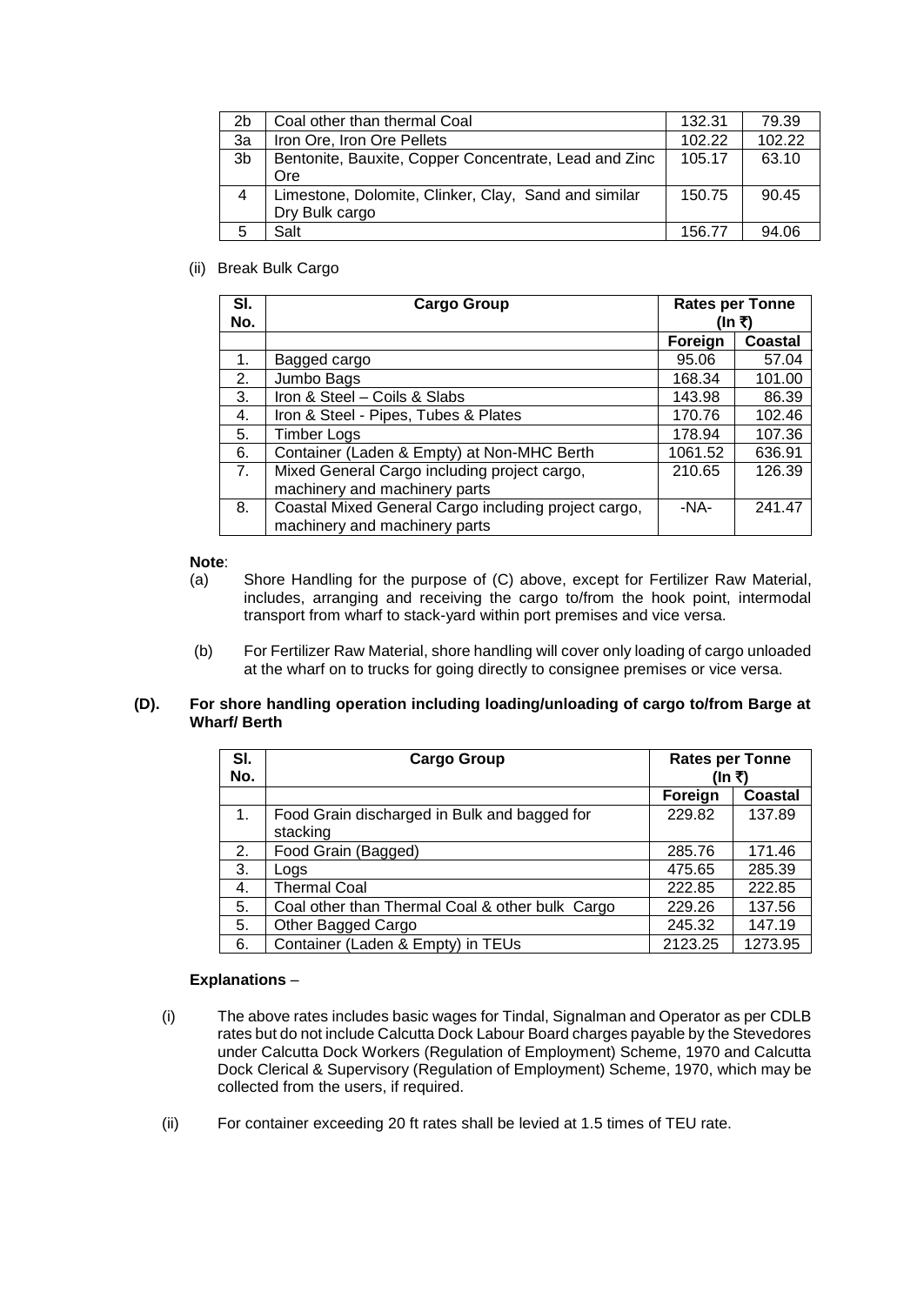- (iii) In case Shore Handling Operation of Bagged cargo involves transfer of cargo from wharf/berth to shed/stacking point other than berth back up shed and vice versa additional shore handling charge of  $\bar{\tau}$  130.20 per tonne will be levied.
- (iv) In case of project material/packages requiring specialized slings and attachments/ equipment, the stevedoring and shore handling agents may levy additional charges on actuals, subject to consignee/consignor agreeing to the same for which confirmation has to be submitted to Port disclosing the rates before the actual operation.
- (v) Service includes unloading of cargo from barges to quay and removing them to the adjacent stacking point or vice versa. (Bagging and stitching operations either on-board or on shore has not been considered.)

### **Part – III**

**Stevedoring and Shore Handling Agents working at Kolkata Dock System, who has been issued license for undertaking such work under Kolkata Port Trust (Stevedoring and Shore Handling) Regulations, 2016 shall not levy charges exceeding the following rates for shore handling services in connection with delivery and receiving at storage yard/ shed:**

- **(a). For delivery/ receiving of dry bulk cargo**
	- (i). By road

| SI.<br>No. | <b>Cargo Group</b>                                                                   | <b>Rates per</b><br>tonne<br>(In ₹) |
|------------|--------------------------------------------------------------------------------------|-------------------------------------|
| 1.         | Fertilizer & Fertilizer Raw Materials                                                |                                     |
| 2.         | Coal (All types)                                                                     | 59.39                               |
| 3.         | Iron Ore, Iron Pellets, Bentonite, Bauxite, Copper<br>Concentrate, Lead and Zinc Ore | 43.74                               |
| 4.         | Limestone, Dolomite, Clinker, Clay, Sand & other                                     | 67.67                               |
|            | Dry Bulk Cargo                                                                       |                                     |
| 5.         | Salt                                                                                 | 70.37                               |

## (ii). By rail

| SI.<br>No. | <b>Cargo Group</b>                                                                   | <b>Rates per</b><br>tonne<br>(In ₹) |
|------------|--------------------------------------------------------------------------------------|-------------------------------------|
| 1.         | Fertilizer & Fertilizer Raw Materials                                                |                                     |
| 2.         | Coal (All types)                                                                     | 73.46                               |
| 3.         | Iron Ore, Iron Pellets, Bentonite, Bauxite, Copper<br>Concentrate, Lead and Zinc Ore | 73.46                               |
| 4.         | Limestone, Dolomite, Clinker, Clay, Sand & other                                     | 73.46                               |
|            | Dry Bulk Cargo                                                                       |                                     |
| 5.         | Salt                                                                                 | 73.46                               |

## **(b). For delivery/ receiving of break bulk cargo**

(i). By road

| SI.<br>No. | <b>Cargo Group</b>                              | <b>Rates per</b><br>tonne<br>(In ₹) |
|------------|-------------------------------------------------|-------------------------------------|
| 1.         | Bagged cargo                                    | 70.56                               |
| 2.         | Jumbo Bags                                      | 96.25                               |
| 3.         | Iron & Steel - Coils & Slabs                    | 107.65                              |
| 4.         | Iron & Steel - Pipes, Tubes & Plates            | 128.33                              |
| 5.         | <b>Timber Logs</b>                              | 72.57                               |
| 6.         | Container Laden at Non-MHC Berth (Rate per TEU) | 1078.00                             |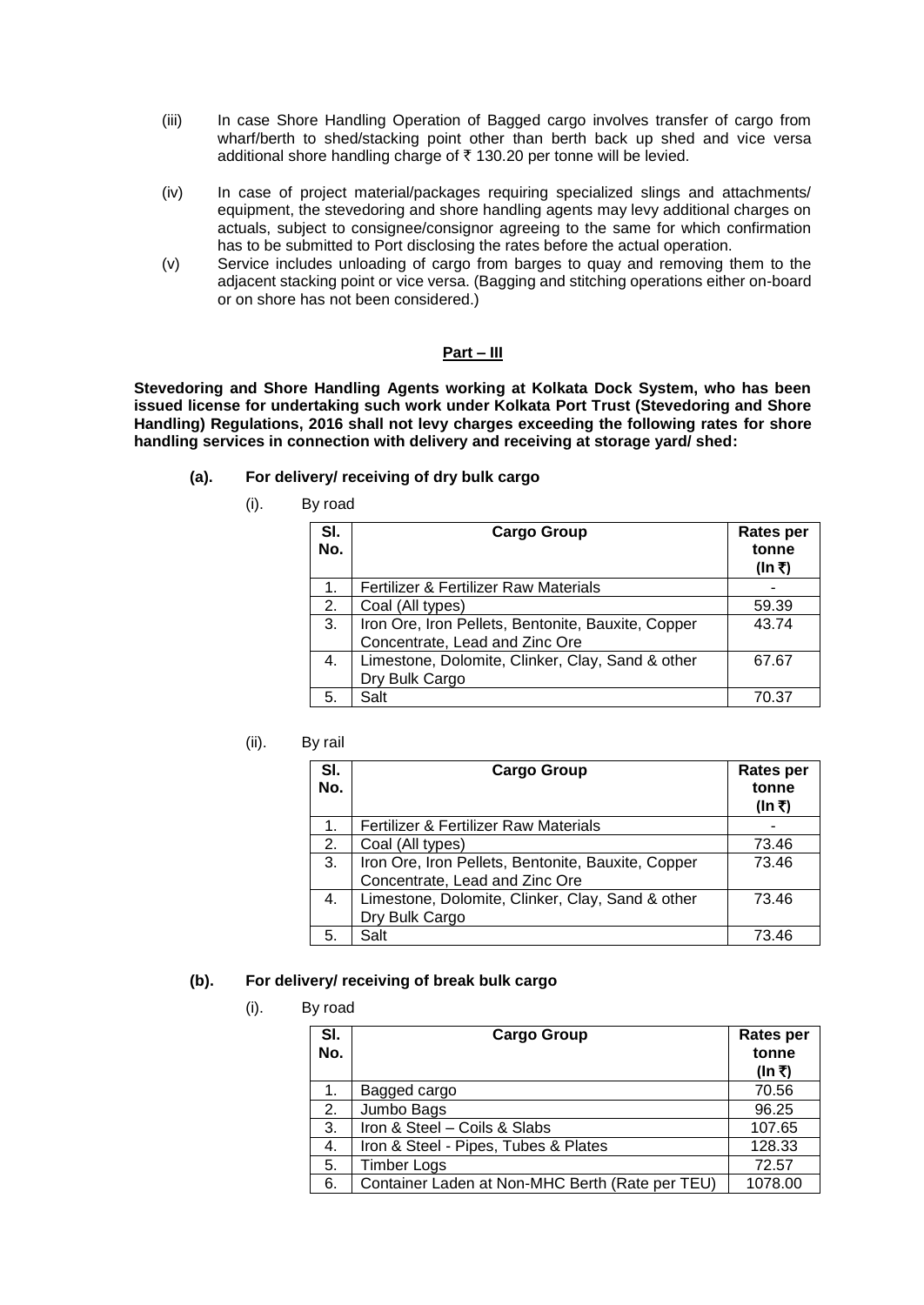| 6а | Container Empty at Non-MHC Berth (Rate per TEU)   | 539.00 |
|----|---------------------------------------------------|--------|
|    | 7.   Mixed General Cargo including project cargo, | 157.50 |
|    | machinery and machinery parts                     |        |
| 8. | Coastal Mixed General Cargo including project     | 123.20 |
|    | cargo, machinery and machinery parts Coastal      |        |
|    | <b>Mixed General Cargo</b>                        |        |

(ii). By rail

| SI.<br>No. | <b>Cargo Group</b>         | Rates per tonne<br>(In ₹)                        |
|------------|----------------------------|--------------------------------------------------|
|            | Bagged cargo               | 189.84                                           |
|            | All other break bulk cargo | Two times rate of delivery/<br>receiving by road |

Notes:

- (i). Delivery/ receiving of Fertiliser raw material takes place at berth itself, so no separate delivery/ receiving charge is leviable other than the charges for shore handling operation specified above, which covers the loading/ unloading at berths for delivery/ receiving.
- (ii). Incase of direct delivery/ receiving from/ to berth (other than Fertiliser raw material as mentioned above, the rates for shore handling operations as specified at (C) of Part II shall not apply, instead delivery/ receiving rates as specified above shall be levied.
- (iii). Delivery/ receiving for the purpose of above, except for Fertiliser raw material includes, loading the cargo from the storage shed or yard, to truck or trailer or vice versa. Incase of delivery/ receiving by rail, it will also involve shifting of cargo from its storage point to railway loading point and loading into railway wagons or vice versa.
- (iv). For container exceeding 20 ft., rates shall be levied at 1.5 times of TEU rates.
- (v). Incase of project material/ packages requiring specialized slings and attachments/ equipment, the stevedoring and shore handling agents may levy additional charges on actuals, subject to consignee/ consignor agreeing to the same for which confirmation has to be submitted to Port disclosing the rates before the actual operation.

#### **Part – IV**

**Stevedoring and Shore Handling Agents working at Kolkata Dock System, who have been issued license for undertaking such work under Kolkata Port Trust (Stevedoring and Shore Handling) Regulations, 2016 shall comply with the following productivity norms:**

#### **A. For stevedoring on-board ship at Berth**

(i) Dry Bulk Cargo

The Performance Standards for dry bulk cargo will be as prescribed in the Berthing Policy vide letter No.PD-11033/73/2013-PT(pt) dated 16 June 2016 for dry bulk cargo as stipulated in clause 7.1. of the guidelines issued by the Ministry of Shipping for fixation of upfront tariff for stevedoring and shore handling operations.

(ii) Break Bulk Cargo